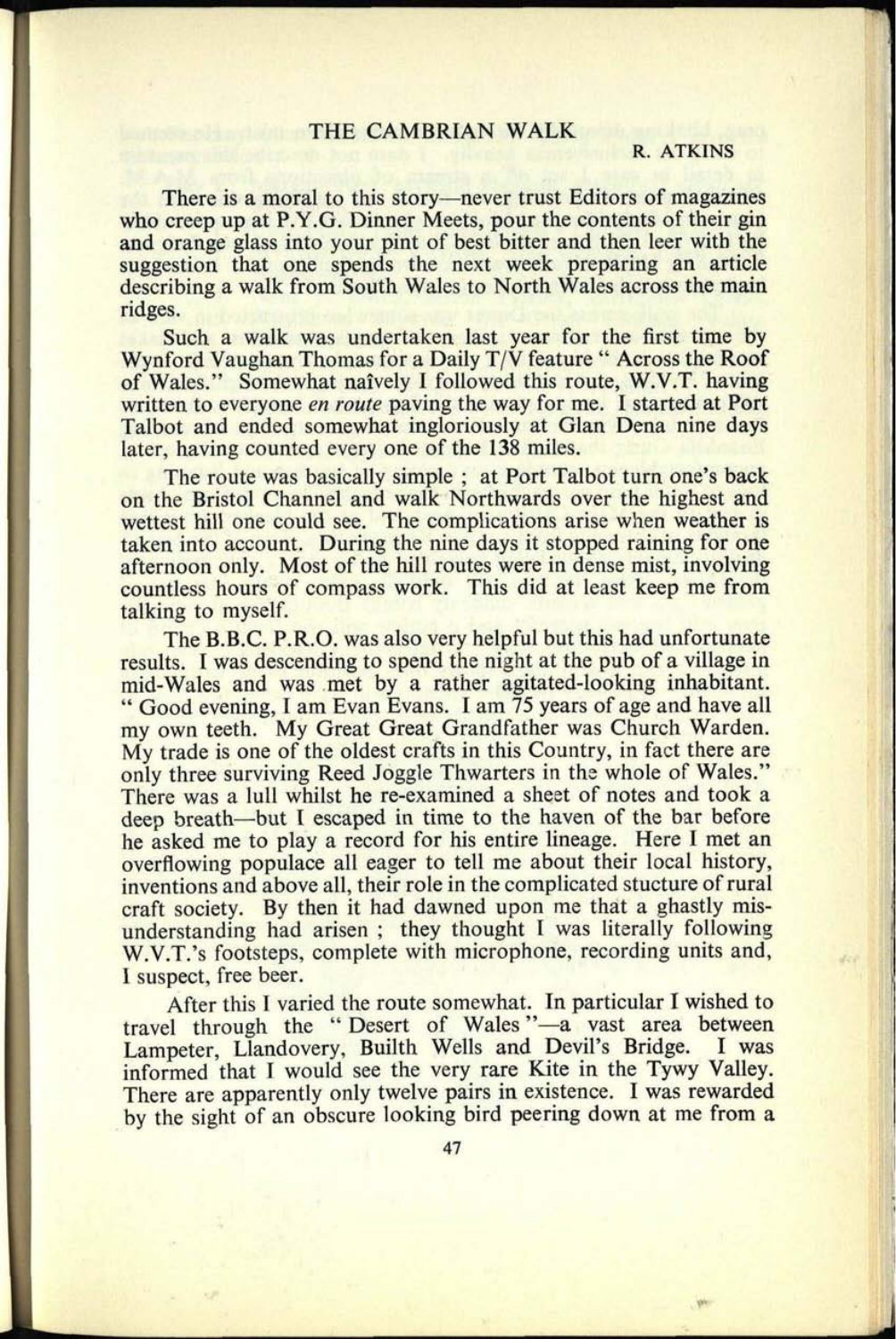crag, blinking dejectedly through the rain-sodden mist. He seemed to carry his exclusiveness heavily. I dare not describe this creature in detail in case I set off a stream of objections from M.A.M. Ornithologists, all pointing out that I am confusing this with the Common Mealy-Mouthed Mollymawk. In fact I've kept quiet about birds in Glan Dena ever since I told the assembly I had seen Penguins in Mallaig Harbour (afterwards known as Guillemots). I was later invited to watch Killer-Whales in Llyn Ogwen.

The walk across the Desert was somewhat protracted in view of the terrain—an endless capillary of swollen streams and lakes surrounded in the North by a two thousand feet range of hills at the foot of Plynlimon. I had thirty-five miles to cover. At nightfall it was still pouring and I was soaked to the skin ; when I nearly walked into the same lake twice within half an hour, I gave up hope of reaching Eisteddfa Gurig that night. I spent the night in various degrees of uncomfortableness, standing on a clump of heather and listening to tons of water pour across the basin towards the Claerwen Dam. I was in fact in the Main Catchment Area and at the blackest hour had thoughts of emerging from a tap in Kingstanding. One of the biggest disillusionments about being benighted is the cheery anticipation of the Dawn-when the rain will suddenly cease as the first bar of golden light and warmth suddenly breaks through the gloom-the river will become peaceful and a curlew will rise from a clump of heather and burst into song. What actually happens ? The rain intensifies and a grey light shows ones position to be worse than supposed. Hundreds of more streams will have developed, one of which has a water-table all of its own, about four inches from the top of my boot.

I wore all week an outer suit of lightweight proofed nylon. Allowing for condensation this proved worthwhile. Its colour was the main disadvantage, however ; on the last day I staggered over the Glyders after a night at the P.Y.G., and was to be met by friends who were to whisk me back to Birmingham. It was the first day of the week ; they were all in excellent spirits, and incredibly fit. They had stagnated in an office all week ; I had been unfit for the past three days. They saw my red anorak coming down from Tryfan and with whoops of joy they ascended, Pan-like, to meet me . . . with a rope. " Just a few hours on rock to celebrate."

 $*$